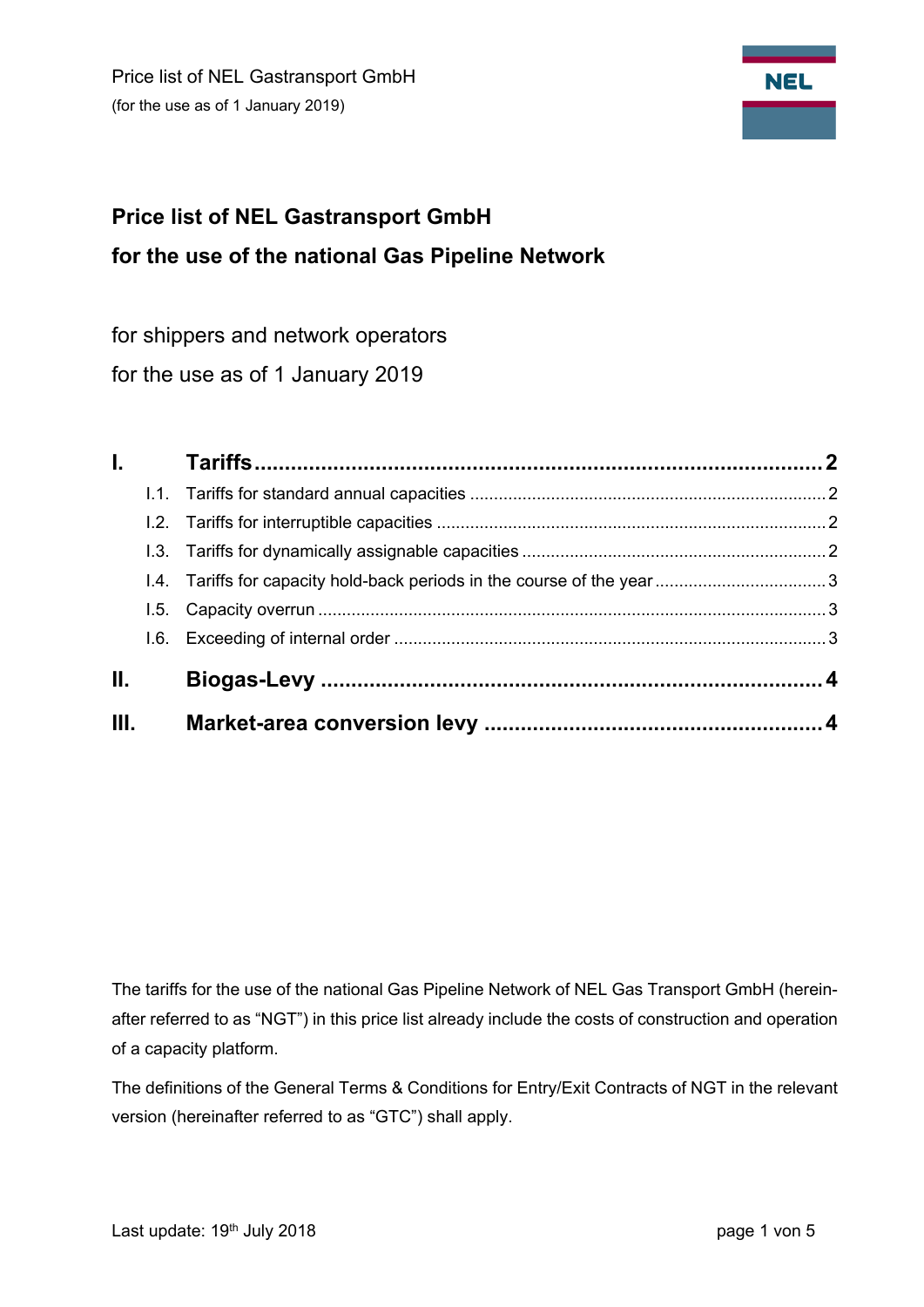

# **I. Tariffs**

### **I.1. Tariffs for standard annual capacities**

The

- specific tariff for firm and free assignable Capacities in accordance with section 9 (1) lit. a, b, c, d GTC at entry and exit points with a booking period of 365 coherent days resp. 366 coherent days in a leap year and
- the tariff for the actual internal order of downstream network operators in accordance with section 18 of the "Kooperationsvereinbarung zwischen den Betreibern von in Deutschland gelegenen Gasversorgungsnetzen" in the relevant version (hereinafter referred to as "KoV")

arise from the following table:

| <b>Tariffs for Standard annual Capacities</b>                                  |                      |                       |                        |  |  |  |  |
|--------------------------------------------------------------------------------|----------------------|-----------------------|------------------------|--|--|--|--|
| (Firm and free assignable capacities with a booking period of a coherent year) |                      |                       |                        |  |  |  |  |
| <b>Grid Point</b>                                                              | <b>Grid point-ID</b> | <b>Flow Direction</b> | Tariff (EUR/(kWh/h)/a) |  |  |  |  |
| Greifswald                                                                     | 93200                | Entry                 | 2.02                   |  |  |  |  |
| Greifswald IKG                                                                 | 92070                | Exit                  | 2.02                   |  |  |  |  |
| Boizenburg                                                                     | 93DRA                | Exit                  | 2.02                   |  |  |  |  |

Additional to the tariffs at some grid points the specific biogas levy in accordance with section II and the market area conversion levy in accordance with section III will be charged.

#### **I.2. Tariffs for interruptible capacities**

The tariff for interruptible capacities in accordance with section 9 (1) GTC amounts to 90% of the tariff for firm capacity as per section I.1. This does also apply for interruptible internal order in accordance with section 11 (8) KoV.

## **I.3. Tariffs for dynamically assignable capacities**

The tariff for dynamically assignable capacities in accordance with section 1 of the supplementary Terms & Conditions of NGT (Appendix GTC 2) amounts to 100% of the tariff for firm capacity as per section I.1. Dynamically assignable capacities will be published separately.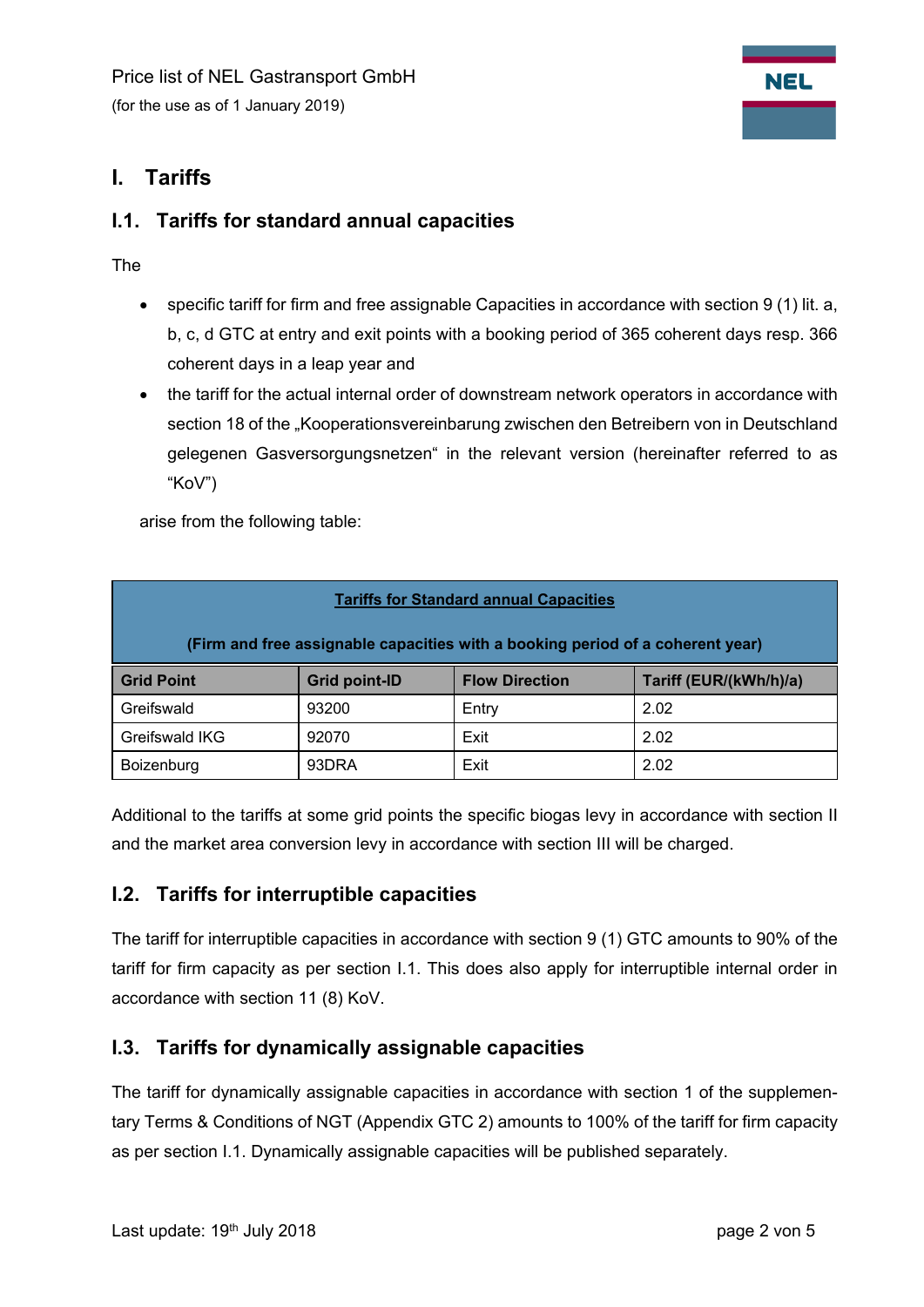

## **I.4. Tariffs for capacity hold-back periods in the course of the year**

The tariff for firm and free assignable capacities in accordance with section  $1.1 - 1.3$  with terms of less than year derives from the multiplication of the tariffs for standard annual capacities as per section I.1 – I.3 with a proportional volume of  $\frac{1}{365}$  for every booked day resp.  $\frac{1}{366}$  for every booked day in a leap year.

The propotional value, as resulting pursuant to sentence 1, must be multiplied in accordance with the guidelines of the Bundesnetzagentur regarding the pricing of entry and exit capacities (Bepreisung von Ein- und Ausspeisekapazitäten", "BEATE") of 24 March 2015 (BK9-14/608) with the following multipliers, depending on the run-time of the booked capacitity:

| <b>Run-time in days</b> | <b>Product classification under BEATE</b> | <b>Multiplier</b> |
|-------------------------|-------------------------------------------|-------------------|
| 1 to 27                 | daily product                             | 1.4               |
| 28 to 89                | monthly product                           | 1.25              |
| 90 to 364               | quarterly product                         | $\mathbf{1}$ .    |

For firm within day capacity in accordance with section 9 (2) GTC the respective daily tariff shall apply. For interruptible within day capacity from over-nomination the respective daily tariff for interruptible capacity shall be charged in accordance with section 13d (4) GTC.

The tariff for interruptible internal orders, especially in case of adjustments in accordance with section 15 KoV, is calculated in the same way as described above.

#### **I.5. Capacity overrun**

If a customer exceeds the ordered capacity in an hour of a day, a contractual penalty in accordance with. Section 30 (4) of the GTC will be charged. This contractual penalty amounts to the fourfold of the regular tariff for the respective day at the affected grid point, as it is shown in this price list.

#### **I.6. Exceeding of internal order**

If a network operator exceeds the ordered capacity in an hour of a day, the exceeding will be charged in accordance with section 18 section (6) KoV. The provisions as per section 18 (7) KoV remain unaffected. This contractual penalty in accordance with section 18 (7) amounts to the fourfold of the regular tariff for the respective day at the affected grid point, as it is shown in this price list.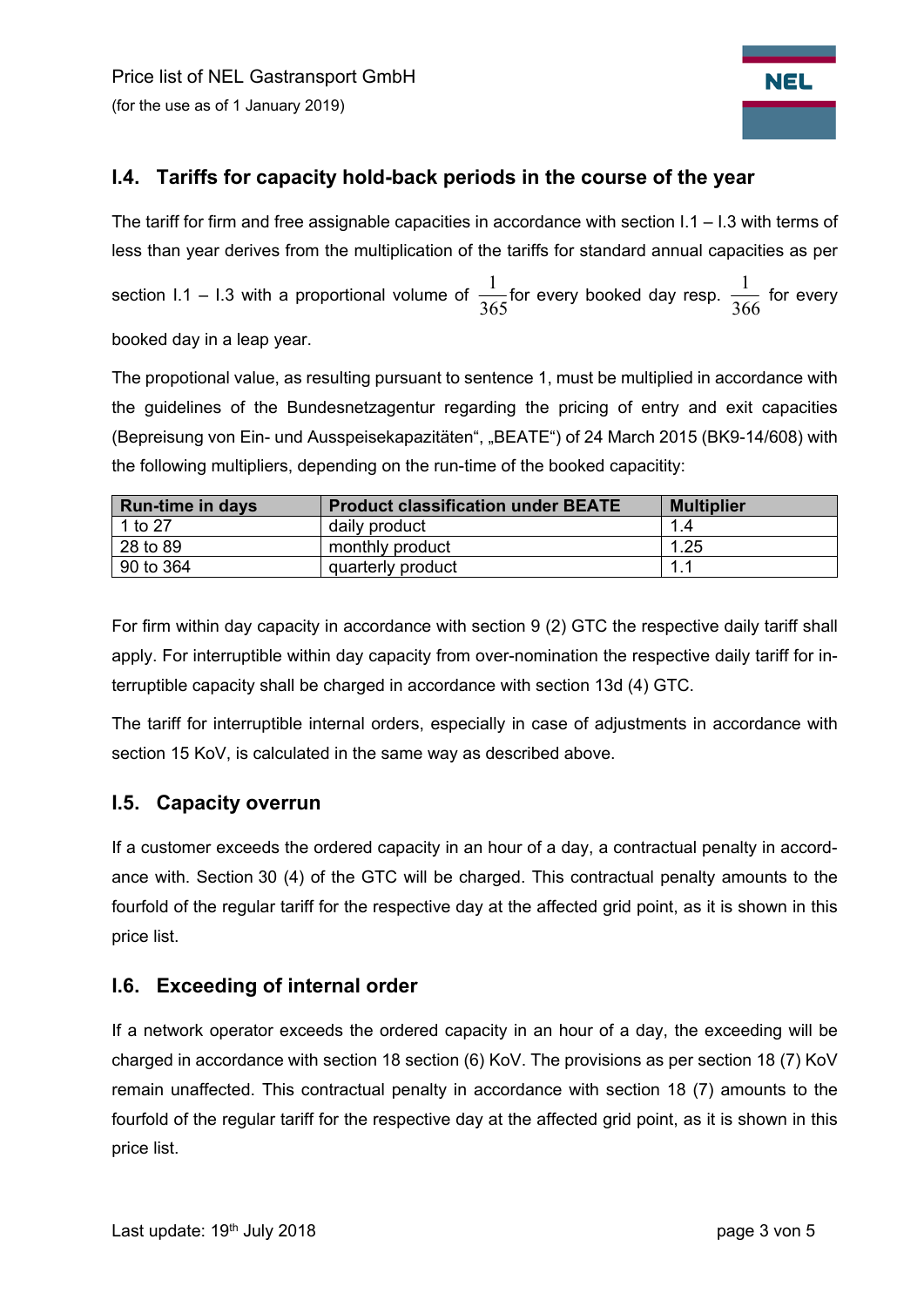Price list of NEL Gastransport GmbH (for the use as of 1 January 2019)



# **II. Biogas-Levy**

The specific biogas levy to be paid in addition to the tariffs amounts to 0.68443EUR/(kWh/h)/a in 2018. It is charged for grid connection points to end-consumers as well as to grid interconnection points to downstream network operators. The Biogas levy for the year 2019 will be published compliant with section 7 (7) a) or section 10 (7) a) of the Cooperation Agreement between the Operators of Gas Supply Networks in Germany as of 29 March 2018, respectively, no later than 1 October 2018. This procedure complies with the requirements of NC TAR in conjunction with the decision BK9-17 / 609 ("INKA").

# **III. Market-area conversion levy**

The specific market area conversion levy in Germany, to be paid in addition to the tariffs, amounts to 0.2587 EUR/(kWh/h)/a in 2018. It is charged to all exit points. The Market area conversion levy for the year 2019 will be published compliant with section 10 (7) a) of the Cooperation Agreement between the Operators of Gas Supply Networks in Germany as of 29 March 2018, respectively, no later than 1 October 2018. This procedure complies with the requirements of NC TAR in conjunction with the decision BK9-17 / 609 ("INKA").